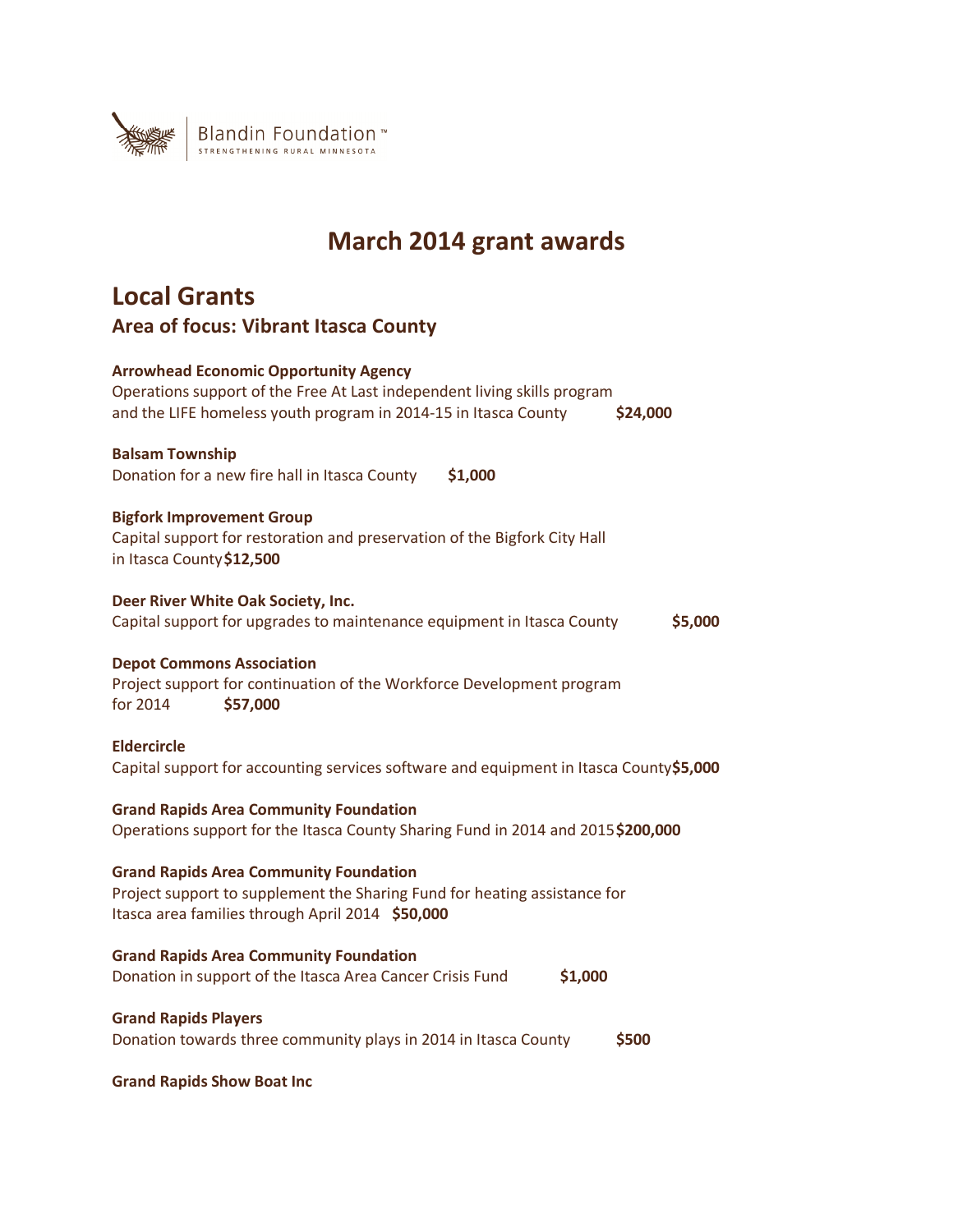Donation in support of underwriting The Whitesidewalls concert as a fundraiser for Grand Rapids Showboat in Itasca County **\$1,000 Grand Rapids Summer Celebration Inc**  Donation toward the 2014 Tall Timber Days festival in Itasca County **\$1,000 Greenway 316 Foundation Inc**  Donation in support of Financial Aid Night for Greenway students and parents in Itasca County **\$300 Greenway Joint Recreation Association**  Donation in support of the first annual Greenway Area Recreational Fishing Tournament in Itasca County **\$500 Independent School District 2**  Donation for Financial Aid night for Hill City high school students and parents in the Itasca County area **\$300 Independent School District 118, Remer**  Donation towards the Native parent engagement project in the Itasca area **\$800 Independent School District 118, Remer**  Donation towards Financial Aid Night at Northland High School in the Itasca County area **\$300 Independent School District 316**  Donation to replace the outdoor seating in the Greenway School Forest in Itasca County **\$1,000 Independent School District 317 Deer River**  Donation towards two FAFSA Completion workshops for Deer River High School students and parents in Itasca County **\$230 Independent School District 318**  Project support to bring in speaker Jamie Vollmer for the IASC multi-district day workshop in Itasca County **\$4,500 Independent School District 318**  Capital support to purchase playground equipment at Forest Lake Elementary School in Grand Rapids  **\$3,000 Independent School District 318**  Donation in support of Financial Aid Night for Grand Rapids High School students and parents in Itasca County **\$150 Itasca Community College**  Donation for O Gitch I Dah Club's 2014 annual spring pow-wow in Itasca county **\$1,000**

**Itasca Ski & Outing Club**  Donation towards Mt. Itasca Ski Patrol's 2014 communication equipment in Itasca County **\$1,000**

**Lets Go Fishing of MN**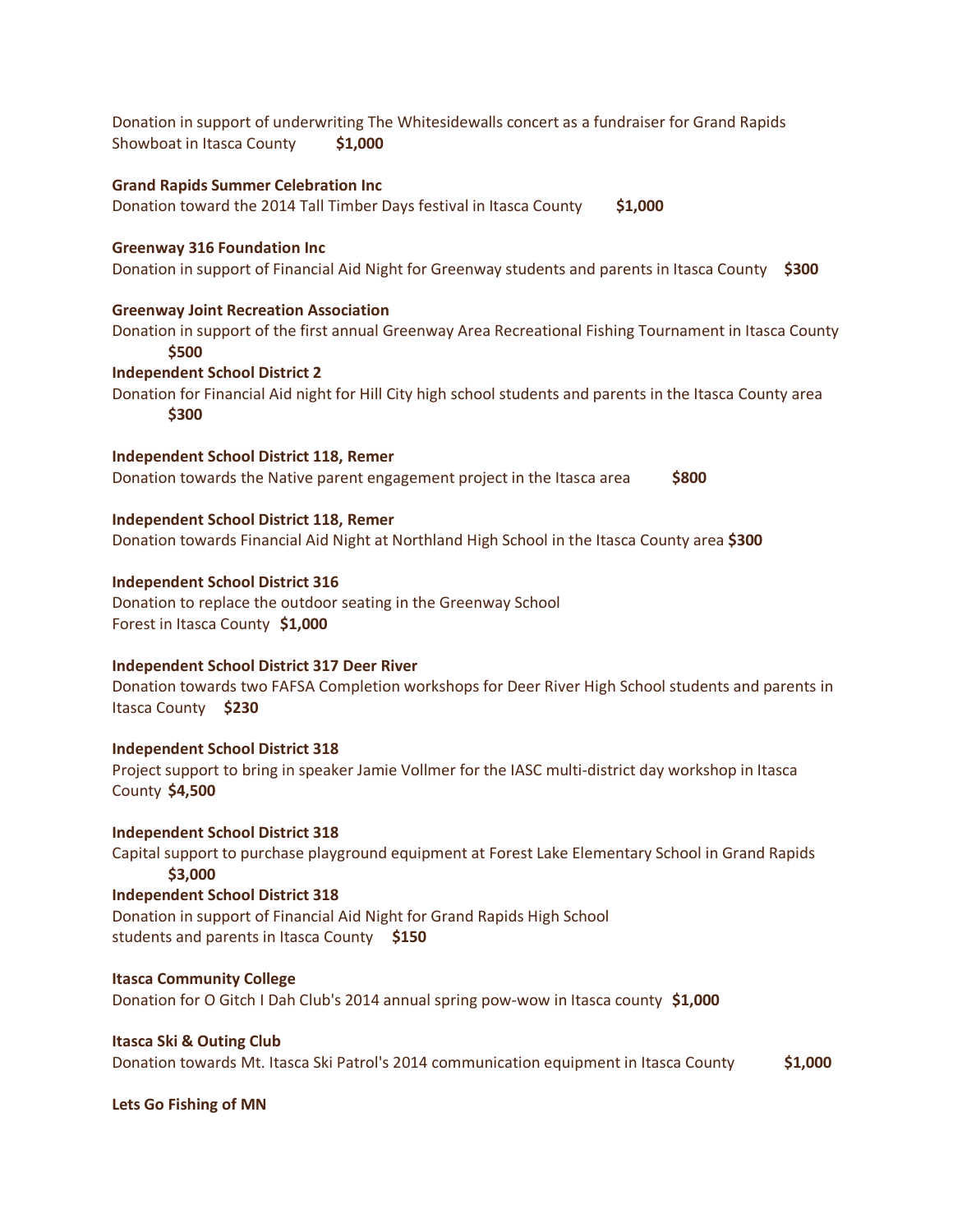| Donation for the Itasca Chapter Lets Go Fishing with Seniors in Itasca County                                                                                                                                 | \$1,000 |
|---------------------------------------------------------------------------------------------------------------------------------------------------------------------------------------------------------------|---------|
| <b>Neighbors Helping Neighbors Food Shelf</b><br>Operating support to hire a Site Coordinator in Itasca County<br>\$20,000                                                                                    |         |
| <b>Nonprofits Assistance Fund</b><br>Project support to implement a capacity building service program for<br>nonprofit organizations in Itasca County \$100,000                                               |         |
| <b>Northland Counseling Center Inc</b><br>Project support to conduct a study for the Itasca County Housing Institute                                                                                          | \$5,000 |
| <b>Reif Arts Council</b><br>Capital support to renovate and expand the Reif Center \$1,500,000                                                                                                                |         |
| <b>Rural Renewable Energy Alliance</b><br>Capital support for the installation of a minimum of five solar heating systems<br>for low-income households in the Itasca area over the course of 2014<br>\$50,000 |         |
| <b>Support Within Reach</b><br>Project support for board and staff development in planning, collaboration and conflict resolution in<br>Itasca County \$3,000                                                 |         |
| <b>Wirt Community Club</b><br>Donation for the 2014 Wirt Summer Fest in Itasca County<br>\$1,000                                                                                                              |         |

# **Area of focus: Expand Opportunity**

# **Amherst H. Wilder Foundation**

Project support to prepare a report and presentation clarifying and explaining the school readiness and family outcomes of Invest Early in Itasca County **\$10,000**

# **Independent School District 317 Deer River**

Project support for the 2014 FIRST Robotics team at Deer River High School in Itasca County **\$5,000**

# **Independent School District 318**

Project support for the 2014 FIRST Robotics team at Grand Rapids High School in Itasca County **\$6,000**

# **Independent School District 363**

Project support for the 2014 FIRST Robotics team at Northome High School in the Itasca County area **\$5,000**

# **KOOTASCA Community Action**

Operating support of the Homelessness Prevention Program in 2014-15 in Itasca County **\$30,000** 

# **KOOTASCA Community Action**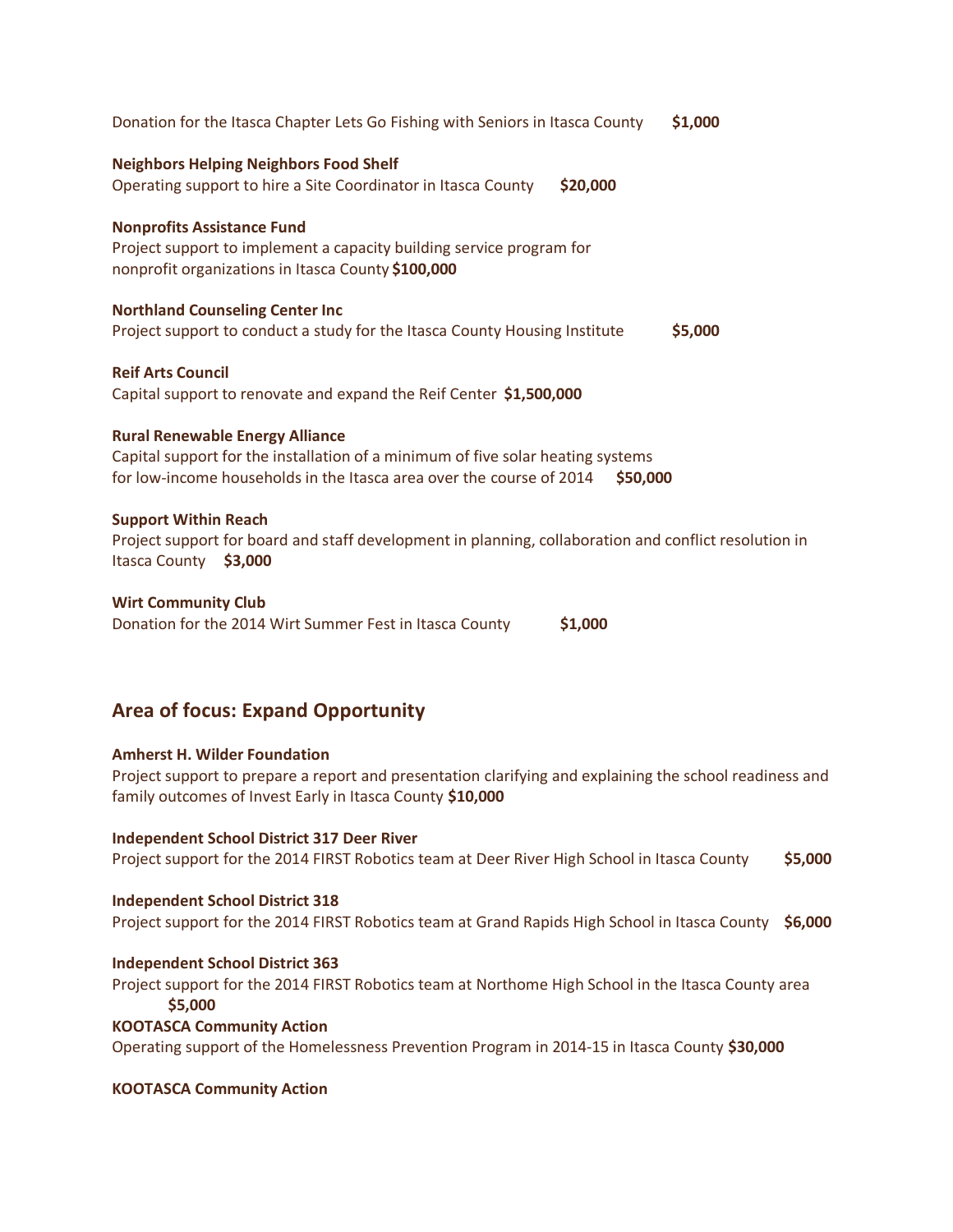Operating support for the Crisis Nursery Program in 2014-15 in Itasca County **\$48,000** 

# **KOOTASCA Community Action**

Operating support for the Teenage Parent Program in 2014-15 in Itasca County **\$118,000** 

# **KOOTASCA Community Action**

Operating support to promote community engagement activities and partnerships in 2014-15 in Itasca County **\$94,000** 

# **KOOTASCA Community Action**

Project support for continuation of the Circles of Support program during 2014-15 in Itasca County **\$250,000** 

# **Minnesota Wood Education Project**

Project support for the 2014 Goods from the Woods event, including a study and planning for future sustainability in Itasca County **\$10,000**

# **Rural Minnesota**

# **Area of focus: Expand Opportunity**

# **City of Aitkin**

Project support to form an economic development structure to lead ongoing economic development activity in Aitkin County **\$1,500** 

# **Cass County Economic Development Corp**

Operations support for economic development efforts in Remer and northern Cass County for 2014  **\$3,500** 

# **Centro Campesino, Inc.**

Operating support to address discrimination, workers' rights violations, immigrant and migrant youth development, along with self-advocacy, access to higher education and health care **\$100,000**

# **DEBWE Youth Center**

Project support for the American Indian educational youth project as part of the Rural Quick Start program **\$5,000** 

# **Enterprise Minnesota**  Project support for regional sponsorship of the 2014 State of Manufacturing poll **\$5,000**

# **Greater Twin Cities United Way**

Project support for continued funding for the Start Early Funders Coalition **\$20,000**

# **Immigrant Law Center of MN**

Operating support to expand service delivery to low-income immigrant populations in rural communities in northwestern Minnesota **\$48,000**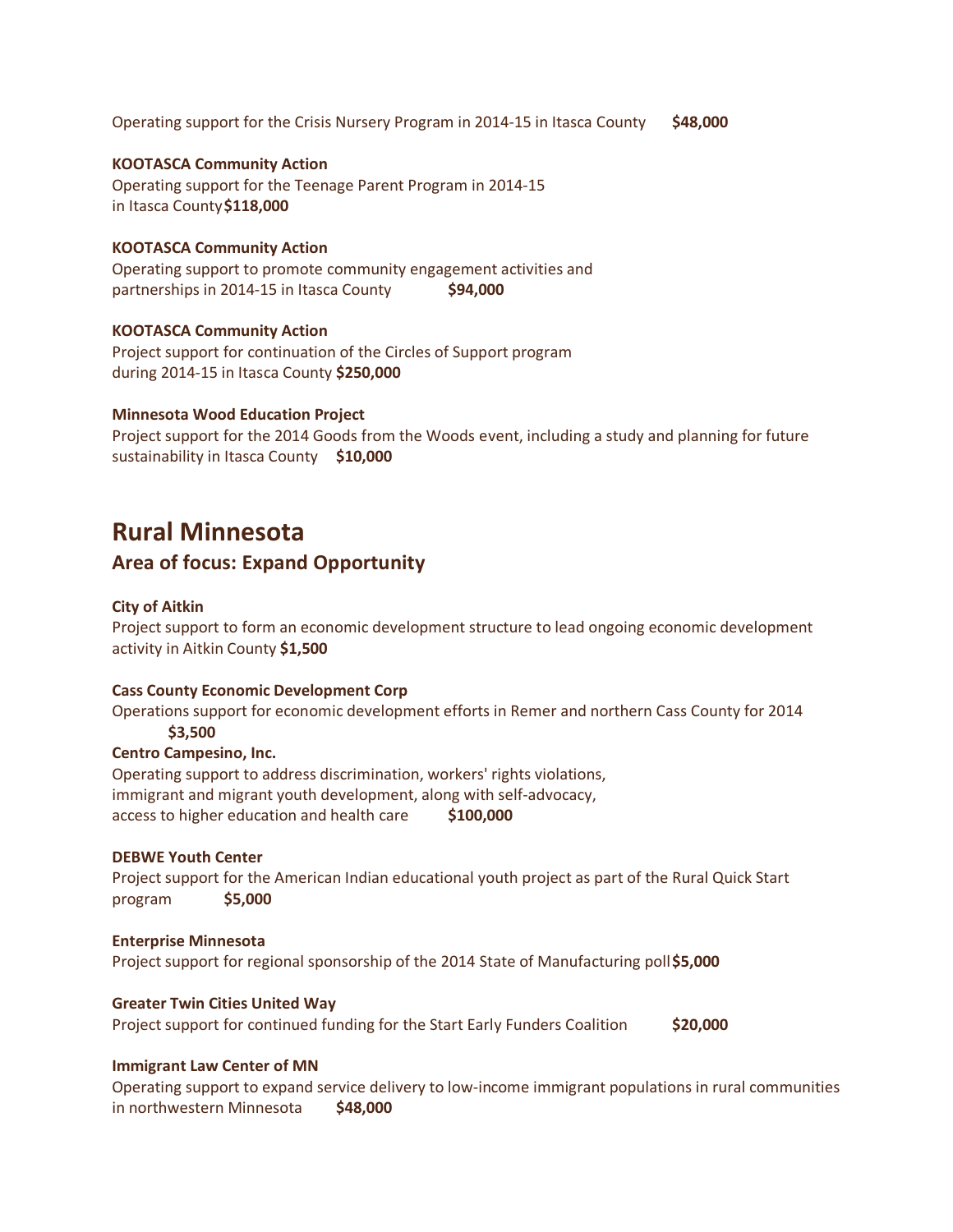# **Independent School District 94**

Donation in support of the career focused transition conference for high school students with disabilities in northeast Minnesota **\$1,000** 

# **Independent School District 318**

Donation for "Connecting the Dots" youth conference April 16, 2014 **\$500** 

# **Independent School District 2170**

Capital support for outdoor enrichment activities as part of the Rural Quick Start program in rural Minnesota **\$4,000** 

# **Ironworld Development Corporation**

Project support for the 2014 Iron Range Science and Engineering Festival **\$2,500** 

# **City of Kiester**

Project support to form the Kiester Co-op as part of the Rural Quick Start program in rural Minnesota  **\$5,000** 

# **Leech Lake Band of Ojibwe**

Project support for a community gathering for Smokey Point/Kego Lake/Boy Lake Local Indian Council  **\$3,000** 

# **Minnesota Logger Education Program**

Project support to integrate point of harvest (MN Master Logger Certification) with forest management certification for family forests in rural Minnesota. **\$30,000**

# **NE MN Higher Education District**

Project support for building professional development capacity within and across the District's five rural community colleges **\$16,000**

# **Northland Foundation**

Operations support for continued funding of the Rural Economic Development (RED) Group in 2014 **\$20,000**

# **Northland Foundation**

Project support for the 2014 Northeastern Minnesota Early Childhood Summit **\$5,000** 

# **US Army Corps of Engineers**

Donation to provide life jackets to children participating in the Leech Lake Kids Fishing Derby in rural Minnesota **\$500** 

# **Area of focus: Invest in Leadership**

# **Red Wing Downtown Council Main Street Inc**

Project support for planning and marketing a local restaurant challenge designed to revive the downtown area of Red Wing **\$5,000**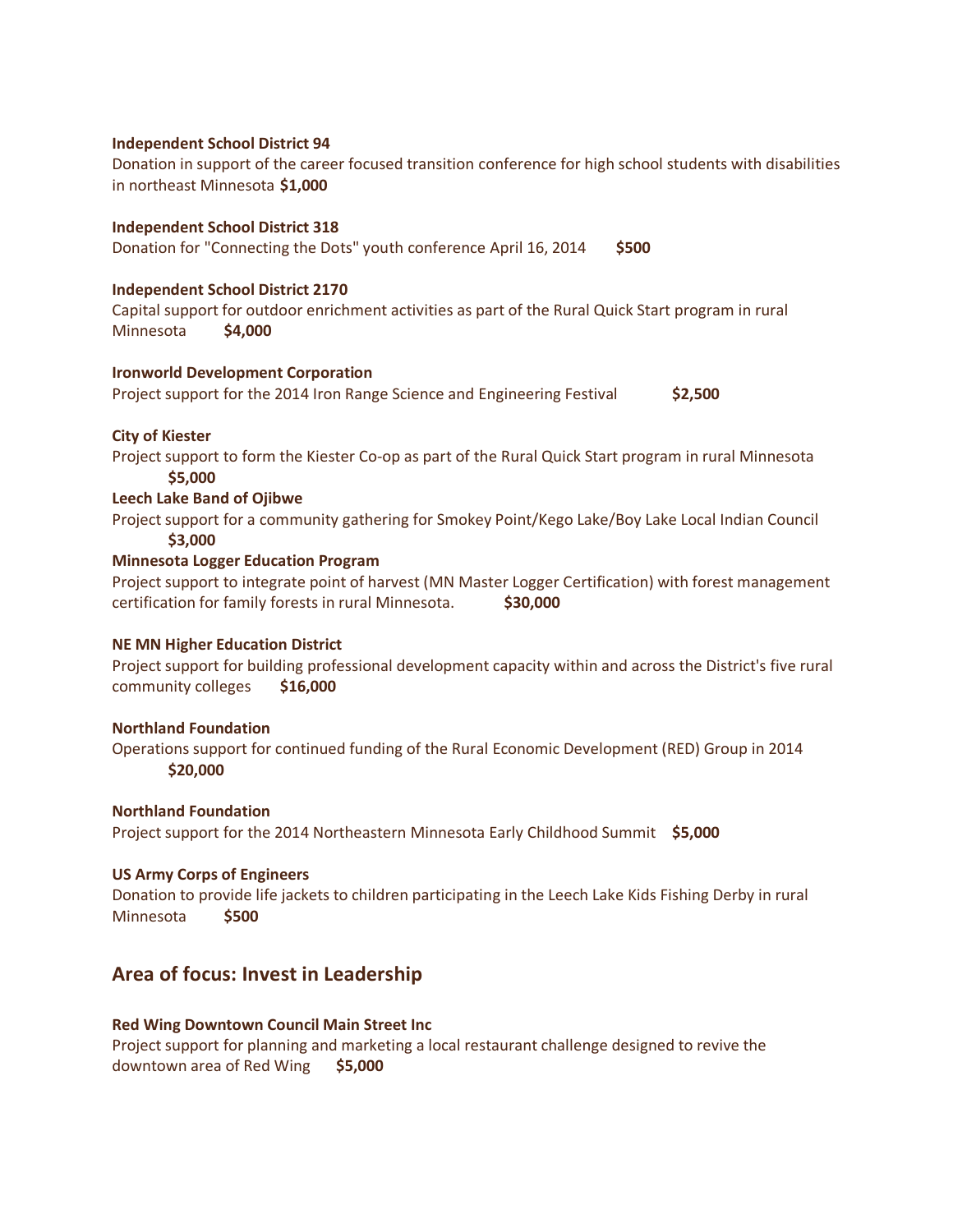# **Broadband**

# **Local grants**

# **Grand Rapids Area Community Foundation**

Project support to continue implementation and marketing of a collaborative community portal and to create a mobile-friendly version of the portal **\$15,000** 

# **Itasca Economic Development Corporation**

Project support for business technology assessments, a Google Place initiative and to assist with capitalizing a loan fund for small businesses to implement technology improvements **\$30,000** 

# **Itasca Economic Development Corporation**

Project support to help Itasca County become a learning community where technology best practices are shared through "Social Media Breakfasts" and utilized to the benefit of area businesses and organizations **\$15,000**

# **Rural Minnesota grants**

# **Arrowhead Economic Opportunity Agency**

Donation towards introducing the use of an online screening tool for Two Harbors Area Food Shelf patrons that will help identify public programs for which they might qualify **\$1,000** 

# **Artspace Projects, Inc.**

Project support to provide affordable broadband access and training opportunities to low-income artists and their families and nonprofit organizations who work in the Franklin Arts Center **\$25,000** 

# **East Central Minnesota Educational Cable Cooperative**

Project support to increase public access to the internet by creating a network of WiFi hotspots throughout the community **\$18,245** 

# **Fond Du Lac Band of Lake Superior Chippewa**

Project support for a two week technology learning workshop on mobile app creation for students  **\$11,640** 

# **Fond Du Lac Band of Lake Superior Chippewa**

Project support to increase public access to the internet by creating 13 public access wireless hotspots at tribally-owned locations on the reservation, including housing, tribal office, Head Start and the tribe's medical clinic **\$7,890** 

# **Fond Du Lac Band of Lake Superior Chippewa**

Project support to provide mobile devices to students with learning centered around math and Ojibwe language and culture **\$7,500** 

# **ISD 330 Heron Lake-Okabena**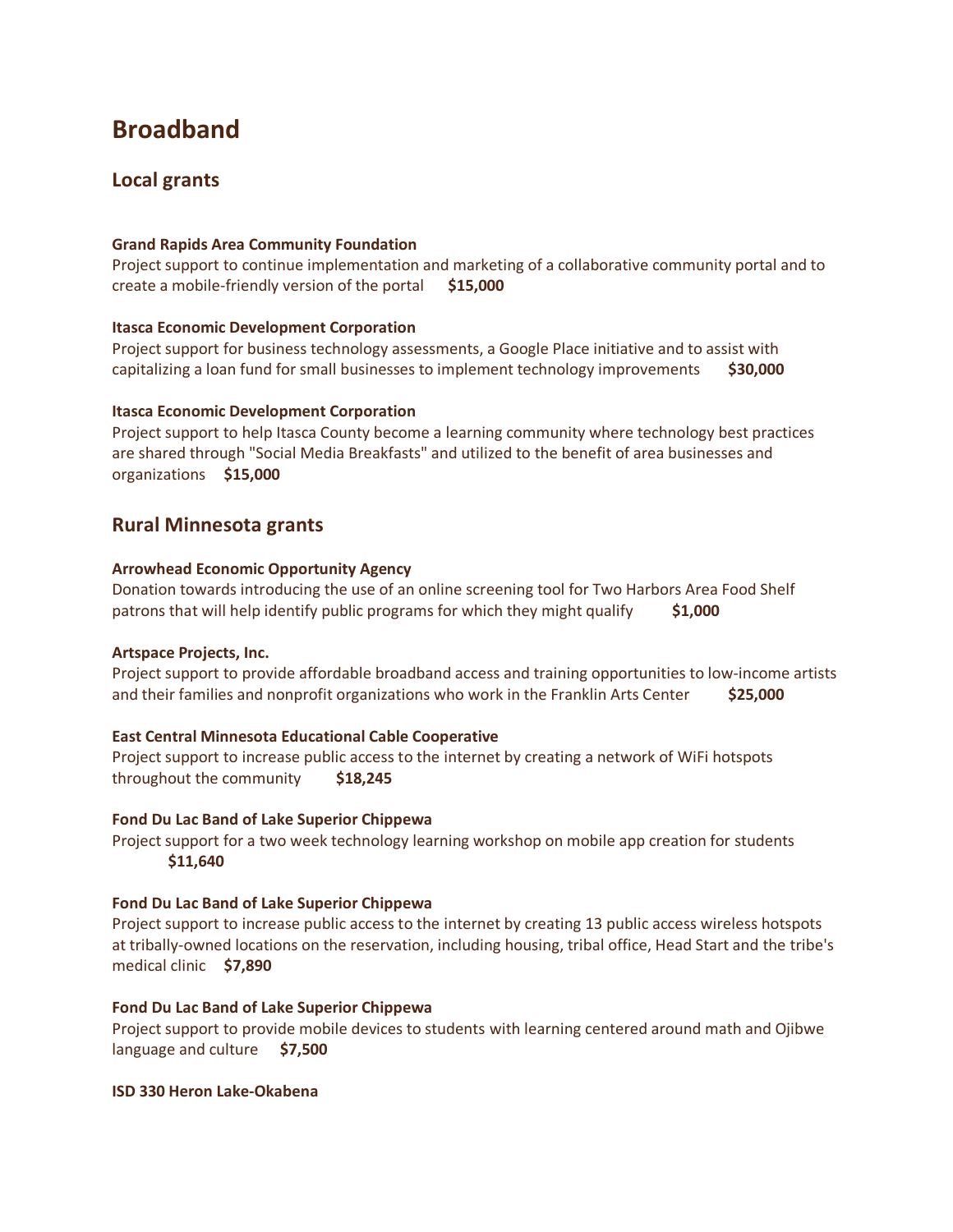Capital support to provide access to laptops and the internet, both at the schools for students, and to their local communities through Community Ed classes and open lab time. **\$22,000** 

**ISD 330 Heron Lake-Okabena** Project support to provide access to a community computer lab and internet hotspots **\$9,000** 

# **ISD 912 Milaca Public Schools**

Capital support for the purchase and operation of 12 wi-fi routers for school buses across four districts so students can use travel time for homework and increase their chances of succeeding in school

 **\$12,790** 

# **ISD 2907 Round Lake Brewster**

Project support to provide access to mobile devices at the schools for P-8 students and their families, and to their local communities through Community Ed classes, open lab time, and Social Media Breakfasts **\$15,000** 

# **Jackson County Library**

Project support to provide increased library access to mobile devices and the internet for individuals, preschools and seniors, and for other organizations on a check-out basis **\$11,000** 

# **Kanabec Area Chamber Foundation**

Project support to help local businesses increase and improve their use of online marketing through training and technical support, including accessing the current expertise of local students **\$4,000** 

# **Kanabec County**

Project support to connect FirstLight Health System to other providers in the community, specifically Kanabec County Public Health and St. Clare Living Community of Mora and begin to provide patient services via telemedicine \$15,000

# **Lac qui Parle Valley School District**

Project support to create a center with hands-on learning opportunities in science, technology, engineering and math (STEM) with a focus on agriculture **\$25,000** 

# **Lac qui Parle Valley School District**

Project support for the District's move to 1:1 device learning for all students in grades 5-12  **\$25,000** 

# **Lake County**

Project support to provide a central online source of information, events and resources for Lake County residents and visitors alike, providing both a unifying force and an economic development tool

# **\$25,000**

# **Lake of the Woods County**

Project support to increase public access to the internet and increase traffic and business for local establishments; to provide additional training to businesses and residents and support for Google site claiming **\$15,000** 

# **Lake of the Woods Senior Citizens Council, Inc**

Capital support to increase public access to computers and the internet by providing more computers and internet access points at several public and nonprofit locations **\$24,900**